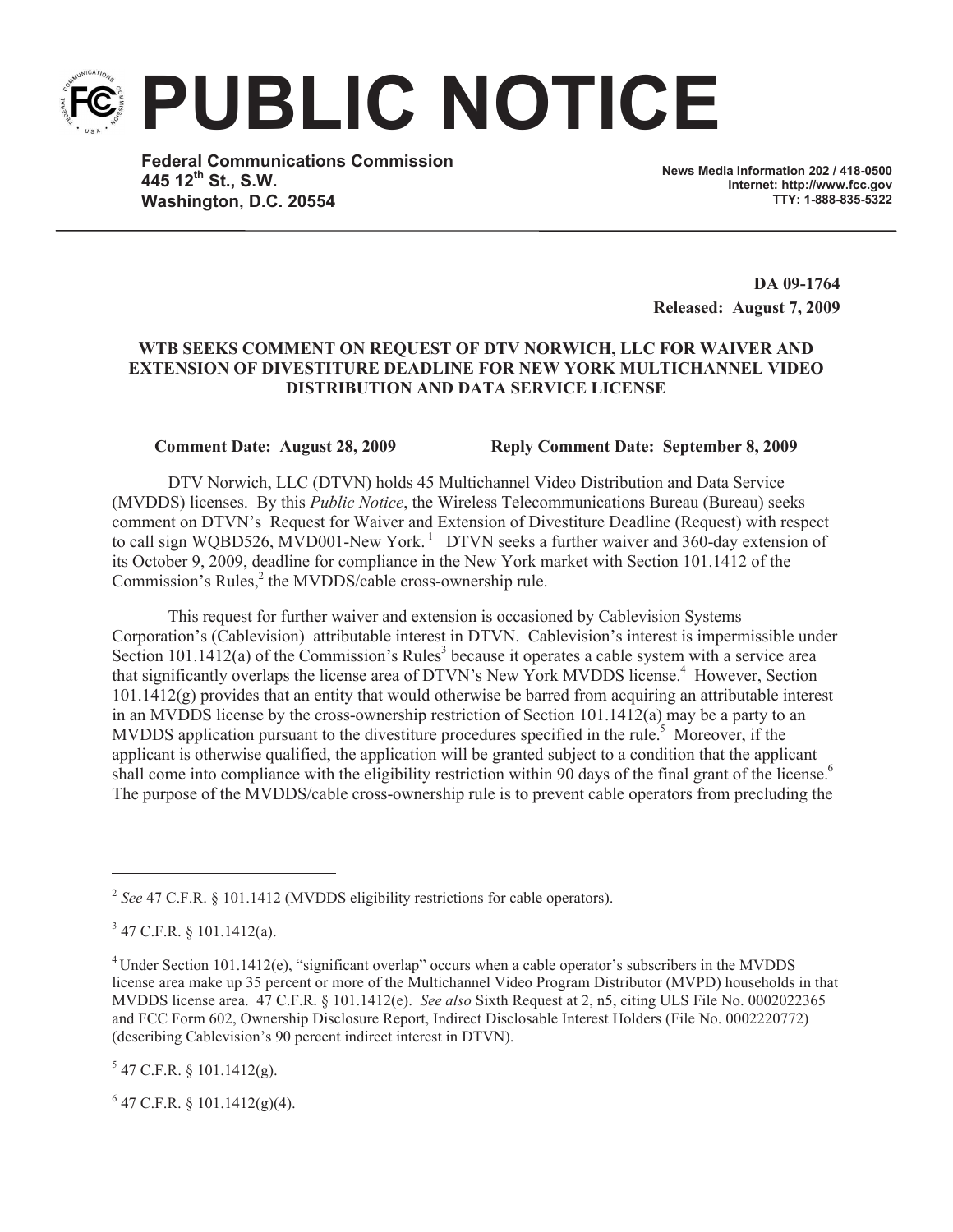entry of new Multichannel Video Program Distributors (MVPDs) and thereby limiting competition in the MVPD marketplace.<sup>7</sup>

On September 23, 2004, the Broadband Division (Division), Wireless Telecommunications Bureau, granted DTVN the above-referenced license for the New York service area subject to the condition that DTVN "shall come into compliance with 47 C.F.R. § 101.1412(a) [the MVDDS/cable cross-ownership limits] within three hundred and sixty (360) days of the final grant of this authorization (MVD001)."<sup>8</sup> The Division granted this conditional authorization in response to DTVN's first request for waiver to extend the 90-day deadline to comply with the cross-ownership rule by 270 days to allow Cablevision time to spin off its direct broadcast satellite (DBS) assets, including its interest in DTVN, to its shareholders as a new company.<sup>9</sup> The spin off described in the *First Request* did not occur as planned and DTVN subsequently filed four successive requests for 360-day extensions.<sup>10</sup> The Division granted each request<sup>11</sup> after concluding that each extension would encourage DTVN to continue its efforts to foster the development of MVDDS, especially considering the lack of MVDDS equipment in the market, and would serve the purpose of the cross-ownership rule by promoting competition.<sup>12</sup> DTVN's current deadline date to come into compliance with 47 C.F.R.  $\S$  101.1412(a) is October 9, 2009.<sup>13</sup>

DTVN alleges that an extension will not harm competition but rather will enhance DTVN's ongoing efforts to establish viable MVDDS operations. Since October 2008, DTVN states that it has made progress towards developing the 12 GHz equipment and service configurations needed to successfully deploy wireless broadband, video, voice, and data services to businesses and consumers.<sup>14</sup> DTVN, however, states that it needs additional time to complete its field testing and evaluate the results, obtain viable commercial equipment, and develop deployment plans including the identification and

<sup>9</sup> Request for Waiver and Extension of Divestiture Deadline of DTV Norwich, LLC, ULS File No. 0001618606- MVD001 (filed on June 10, 2004) (First Request).

<sup>10</sup> See Request for Waiver and Extension of Divestiture Deadline, filed by DTV Norwich, LLC, on August 17, 2005 at (Second Request); Request for Waiver and Extension of Divestiture Deadline, filed by DTV Norwich, LLC, on September 18, 2006 (Third Request); Request for Waiver and Extension of Divestiture Deadline, filed by DTV Norwich, LLC, on September 7, 2007 (Fourth Request); Request for Waiver and Extension of Divestiture Deadline, filed by DTV Norwich, LLC, on September 5, 2008 (Fifth Request).

<sup>7</sup> Amendment of Parts 2 and 25 of the Commission's Rules to Permit Operation of NGSO FSS Systems Co-Frequency with GSO and Terrestrial Systems in the Ku-Band Frequency Range; Amendment of the Commission's Rules to Authorize Subsidiary Terrestrial Use of the 12.2-12.7 GHz Band by Direct Broadcast Satellite Licensees and Their Affiliates; and Applications of Broadwave USA, PDC Broadband Corporation, and Satellite Receivers, Ltd. to Provide a Fixed Service in the 12.2-12.7 GHz Band, ET Docket No. 98-206, *Memorandum Opinion and Order and Second Report and Order*, 17 FCC Rcd 9614, 9679-80 ¶ 164 (2002) (*MVDDS Second R&O*).

<sup>8</sup> DTV Norwich, LLC, Application for Multichannel Video Distribution and Data Service License, MVD001, File No. 0001618606-MVD001-New York, Request for Waiver and Extension of Divestiture Deadline of Section 101.1412(g)(4) of the Commission's Rules, *Order*, 19 FCC Rcd 18701, 18707 ¶ (WTB, BD 2004) (*2004 Order*).

<sup>&</sup>lt;sup>11</sup> See Letter to James R. Bayes, Esq., from Joel D. Taubenblatt, Chief, Broadband Division, Wireless Telecommunications Bureau, dated October 13, 2005 (*2005 Letter*); Letter to Wayne D. Johnsen, Esq., from Joel D. Taubenblatt, Chief, Broadband Division, WTB, dated October 18, 2006 (*2006 Letter*); Letter to Wayne D. Johnsen, Esq., from John J. Schauble, Deputy Chief, Broadband Division, WTB, dated October 5, 2007 (*2007 Letter*); Letter to Wayne D. Johnsen, Esq., from Blaise A. Scinto, Chief, Broadband Division, WTB, dated October 14, 2008 (*2008 Letter*).

<sup>12</sup> *See, e.g.*, *2007 Letter* at 4; *2005 Letter* at 3-4.

<sup>&</sup>lt;sup>13</sup> *See, e.g.*, call sign WQBD526 (special condition).

<sup>&</sup>lt;sup>14</sup> Sixth Request at 3.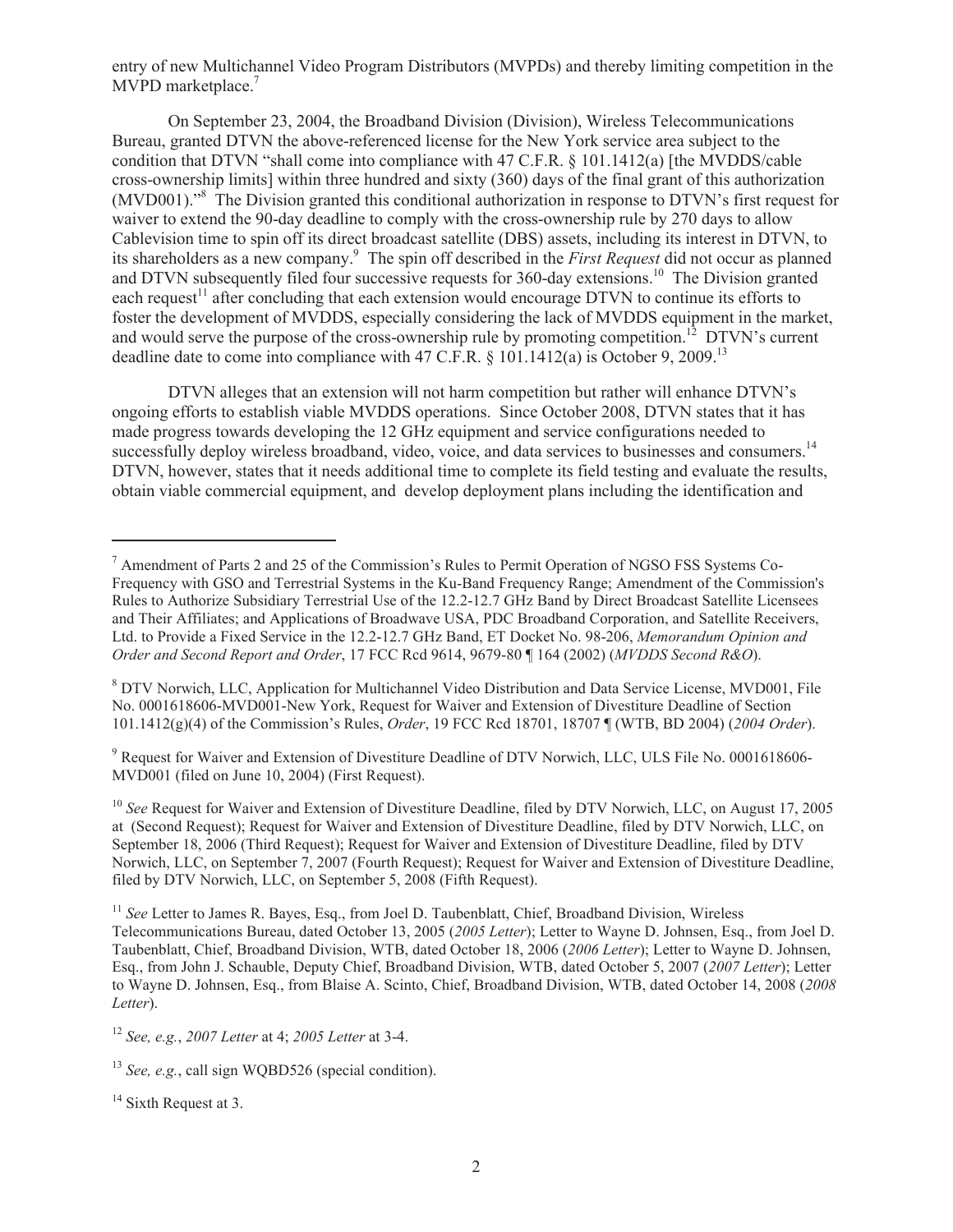acquisition of transmitter sites.<sup>15</sup> DTVN thus submits that consumers would be best served by granting the instant request to allow the company sufficient time to develop a fully-tested and commercially-viable MVDDS system.<sup>16</sup>

DTVN contends that granting the Sixth Request is unlikely to result in common ownership of operational cable and MVDDS systems in any market next year because no MVDDS licensees have initiated service.<sup>17</sup> In addition, it states that the entire MVDDS industry is facing problems with regard to the lack of commercially available equipment.<sup>18</sup> Thus, DTVN avers that grant of the extension will not preclude entry or limit competition in the New York market.<sup>19</sup>

We hereby seek comment on the Sixth Request.

Section 1.925(b)(3) of the Commission's Rules provides that a waiver of the Commission's Rules may be granted if it is shown that: "(i) the underlying purpose of the rule(s) would not be served or would be frustrated by application to the instant case, and that a grant of the requested waiver would be in the public interest; (ii) or in view of unique or unusual circumstances of the instant case, application of the rule(s) would be inequitable, unduly burdensome or contrary to the public interest, or the applicant has no reasonable alternative."<sup>20</sup>

Interested parties may file comments on the waiver requests on or before the comment date shown on the first page of this public notice. Parties interested in submitting reply comments must do so on or before the reply comment date shown on the first page of this public notice. All filings should reference the DA number of this *Public Notice* and may be filed electronically in ULS<sup>21</sup> under file number 0003908576 using the following link: http://wireless.fcc.gov/uls/index.htm?job=home (on the left side of the webpage, click on "ULS Pleadings"). $^{22}$ 

Alternatively, comments may be filed with the Office of the Secretary, Federal Communications Commission, 445 12th Street, S.W., TW-A325, Washington, D.C. 20054. The address for FCC locations should be used only for documents filed by United States Postal Service first-class mail, Express Mail, and Priority Mail. Hand-delivered or messenger-delivered documents for the Commission's Secretary are accepted only by the Commission's contractor, Natek, Inc., at 236 Massachusetts Avenue, N.E., Suite 110, Washington, D.C. 20002. The filing hours at this location are 8:00 a.m. to 7:00 p.m. All hand deliveries must be held together with rubber bands or fasteners. Any envelopes must be disposed of before entering 236 Massachusetts Avenue, N.E. Other messenger-delivered documents, including documents sent by overnight mail (other than United States Postal Service Express Mail and Priority

<sup>16</sup> *Id*.

<sup>17</sup> *Id*. at 6.

<sup>18</sup> *Id.*

<sup>19</sup> *Id*.

 $20$  47 C.F.R. § 1.925(b)(3).

<sup>21</sup> *See* Wireless Telecommunications Bureau Enhances the Commission's Universal Licensing System to Implement Electronic Filing for Pleadings, *Public Notice*, 21 FCC Rcd 424 (WTB 2006).

<sup>22</sup> The pleading filing module has three steps. In Step 1, the drop down list of pleading types does not include "Comments." If you are filing comments (rather than a pleading type that is listed on the drop down list) please select "Reply" from the drop down list, *i.e.*, select "Reply" as the pleading type for comments and reply comments. Enter the ULS file number in Step 2. Step 3 of the pleading file module has a free-text field where you can more accurately describe your filing, *e.g*, as comments.

 $^{15}$  *Id.* at 5.